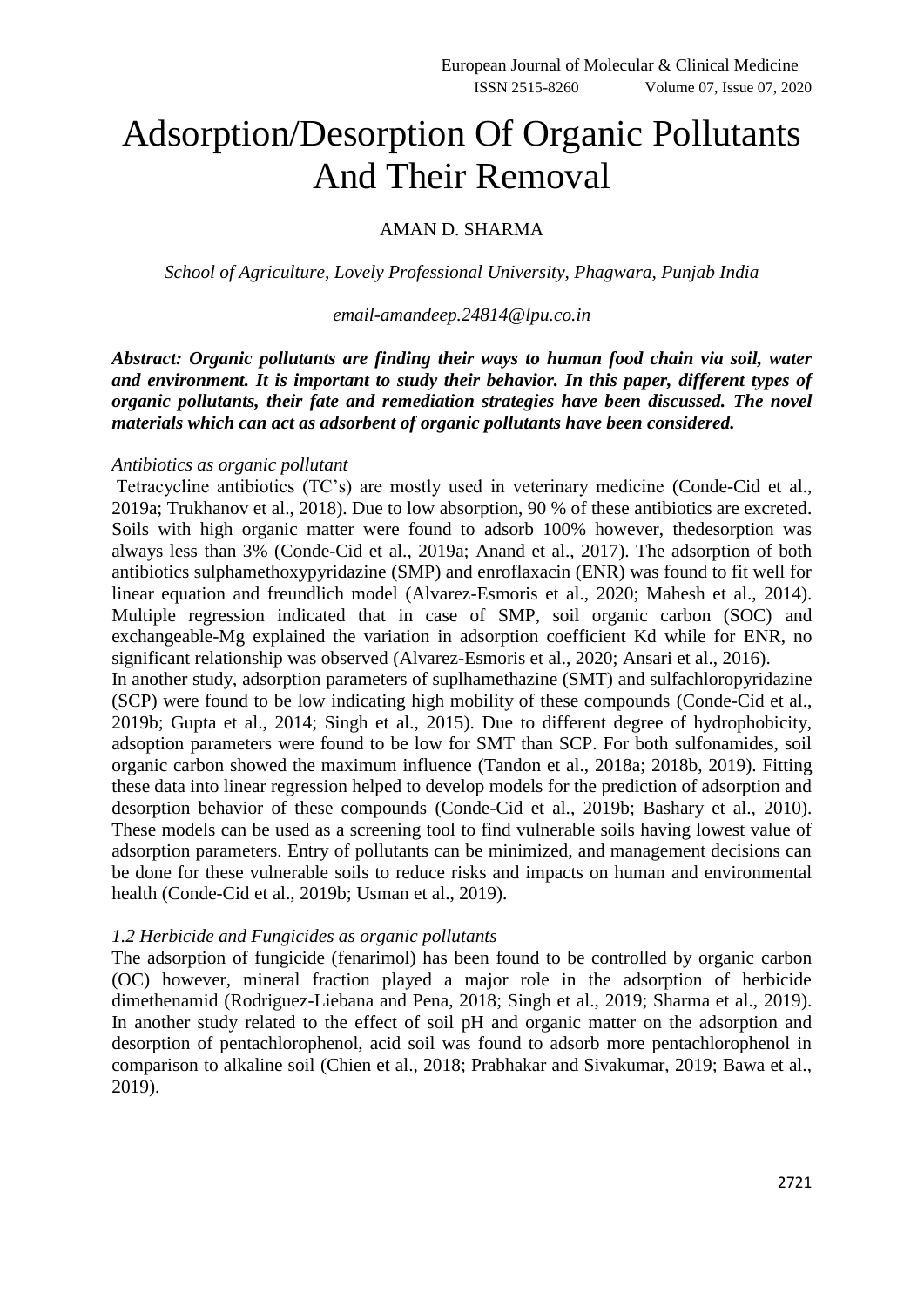*1.3 Beads as smart nanofactories for the removal of organic and inorganic pollutants* pH responsive, porous and reusable hydrogel beads can be used for the removal of organic and inorganic pollutants (Fig.1) (Vyas, 2016; Upadhyay and Rao, 2019; Singh et al., 2019).



Fig.1 Beads as nanofactories for the removal of organic pollutants (Upadhyay and Rao, 2019) Bovine serum albumin beads (Beads stored in acidic medium Ba; Beads stored in basic medium Bb) selectively adsorb organic dyes and inorganic species depending on pH. These beads have shown reusabilility and can be recycled by changing pH (Upadhyay and Rao, 2019; Prabhakar et al., 2020).

## *1.4 Biochars as adsorbent*

Peanut hull biochars have been found to adsorb organic pollutants like phthalic acid esters (PAE's) in greater amounts than wheat biochars due to more O-bearing functional groups (Jing et al., 2018). In another study the order of removal efficiency of 2,4 dichlorophen by four different biochars was bush branch biochar > peanut hull biochar > spartina alterniflora biochar > rape straw biochar (Cui et al., 2017). Rice husk activated carbon has also been observed to effectively remove benzene, toluene, ethyl benzene and Xylene (Yakout and Daifullah, 2014).

New approaches like bioremediation, biostimulation and bioaugmentation should be considered while studying organic pollutants (Perelo, 2010).

### **Summary**

Discussion on types, behavior and remediation strategies of organic pollutants will help in the removal of these pollutants to minimize the risk of human consumption and to safeguard environment.

## **REFERENCES**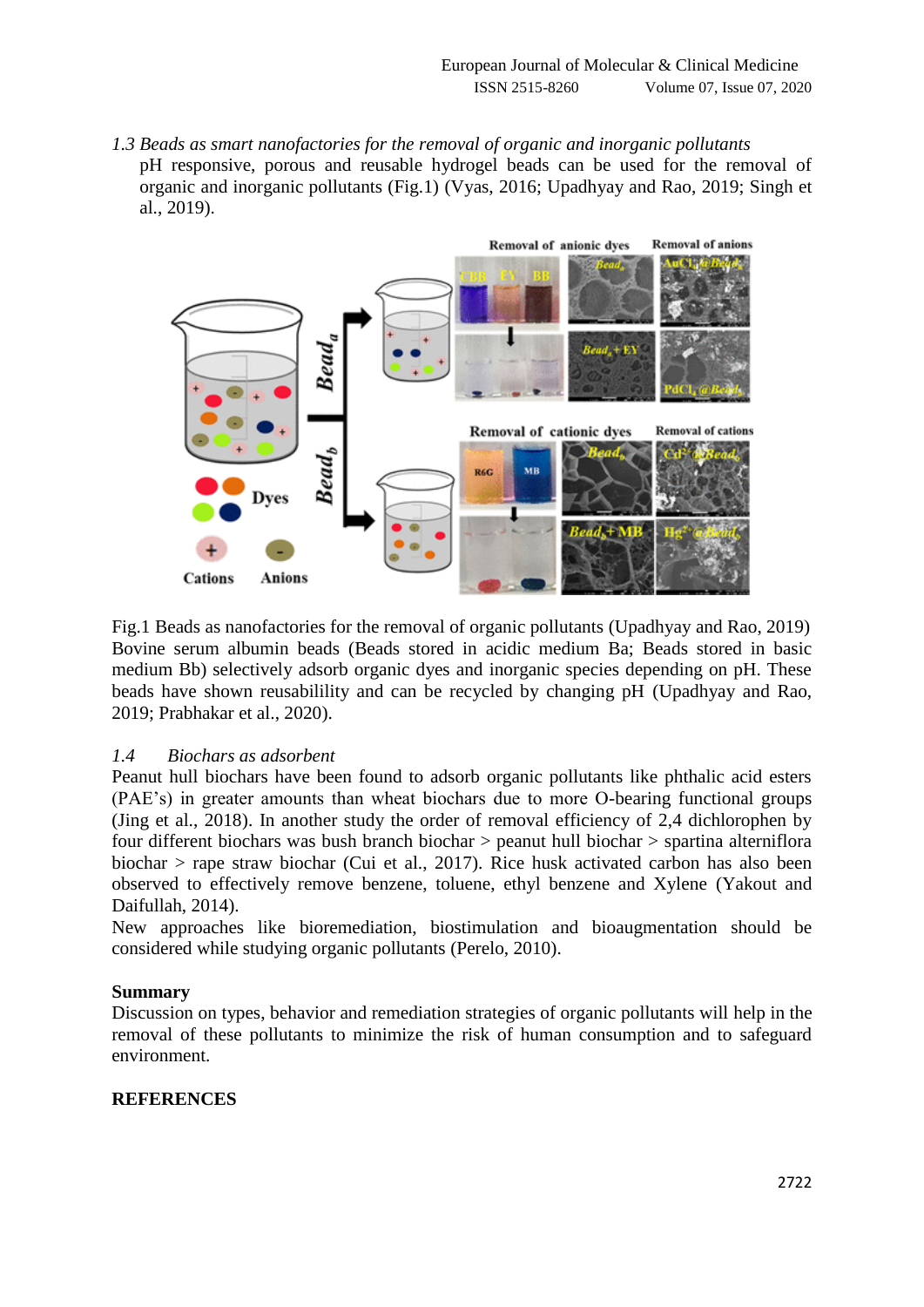- [1] Alvarez-Esmoris, C., Conde-Cid, M., Ferreira-Coelho, G., Fernandez-Sanjurjo, M. J., Nunez-Delgado, A., Alvarez-Rodriguez, E. & Arias-Estevez, M. 2020. Adsorption/desorption of sulfamethoxypyridazine and enrofloxacin in agricultural soils. *Science of the Total Environment,* 706**,** 10.
- [2] Anand, A., Patience, A. A., Sharma, N., Khurana, N. (2017). The present and future of pharmacotherapy of Alzheimer's disease: A comprehensive review. European journal of pharmacology, 815, 364-375.
- [3] Ansari, K. R., Quraishi, M. A., Singh, A., Ramkumar, S., & Obote, I. B. (2016). Corrosion inhibition of N80 steel in 15% HCl by pyrazolone derivatives: electrochemical, surface and quantum chemical studies. RSC advances, 6(29), 24130- 24141.
- [4] Bashary, R., Vyas, M., Nayak, S. K., Suttee, A., Verma, S., Narang, R., & Khatik, G. L. (2020). An Insight of Alpha-amylase Inhibitors as a Valuable Tool in the Management of Type 2 Diabetes Mellitus. Current Diabetes Reviews, 16(2), 117-136.
- [5] Bawa, G., Mahajan, R., Mehta, M., Satija, S., Vyas, M., Sharma, N., & Khurana, N. (2019). Herbal drugs for the treatment of opioid withdrawal syndrome: A mini review. Plant Archives, 19(2), 1005-1011.
- [6] Chien, S. W. C., Chen, S. H. & Li, C. J. 2018. Effect of soil pH and organic matter on the adsorption and desorption of pentachlorophenol. *Environmental Science and Pollution Research,* 25**,** 5269-5279.
- [7] Conde-Cid, M., Ferreira-Coelho, G., Nunez-Delgado, A., Fernandez-Calvino, D., Arias-Estevez, M., Alvarez-Rodriguez, E. & Fernandez-Sanjurjo, M. J. 2019a. Competitive adsorption of tetracycline, oxytetracycline and chlortetracycline on soils with different pH value and organic matter content. *Environmental Research,* 178**,** 12.
- [8] Conde-Cid, M., Novoa-Munoz, J. C., Nunez-Delgado, A., Fernandez-Sanjurjo, M. J., Arias-Estevez, M. & Alvarez-Rodriguez, E. 2019b. Experimental data and modeling for sulfachloropyridazine and sulfamethazine adsorption/desorption on agricultural acid soils. *Microporous and Mesoporous Materials,* 288**,** 10.
- [9] Cui, L. Q., Chen, T. M., Quan, G. X., Xiao, B., Ma, Y. R., Pan, M., Liu, Y., Liu, B. Z., Yin, C. T., Yan, J. L., Han, X. Y., Ding, C., Cui, J., Bian, M. J. & Hussain, Q. 2017. Renewable Material-derived Biochars for the Efficient Removal of 2,4-Dichlorophen from Aqueous Solution: Adsorption/Desorption Mechanisms. *Bioresources,* 12**,** 4912- 4925.
- [10] Gupta, V. K., Guo, C., Canever, M., Yim, H. R., Sraw, G. K., & Liu, M. (2014). Institutional environment for entrepreneurship in rapidly emerging major economies: the case of Brazil, China, India, and Korea. International Entrepreneurship and Management Journal, 10(2), 367-384.
- [11] Jing, F. Q., Pan, M. J. & Chen, J. W. 2018. Kinetic and isothermal adsorptiondesorption of PAEs on biochars: effect of biomass feedstock, pyrolysis temperature, and mechanism implication of desorption hysteresis. *Environmental Science and Pollution Research,* 25**,** 11493-11504.
- [12] Mahesh, K. V., Singh, S. K., & Gulati, M. (2014). A comparative study of top-down and bottom-up approaches for the preparation of nanosuspensions of glipizide. Powder technology, 256, 436-449.
- [13] Perelo, L. W. 2010. Review: In situ and bioremediation of organic pollutants in aquatic sediments. *Journal of Hazardous Materials,* 177**,** 81-89.
- [14] Prabhakar, P. K., & Sivakumar, P. M. (2019). Protein tyrosine phosphatase 1B inhibitors: A novel therapeutic strategy for the management of type 2 diabetes mellitus. Current pharmaceutical design, 25(23), 2526-2539.